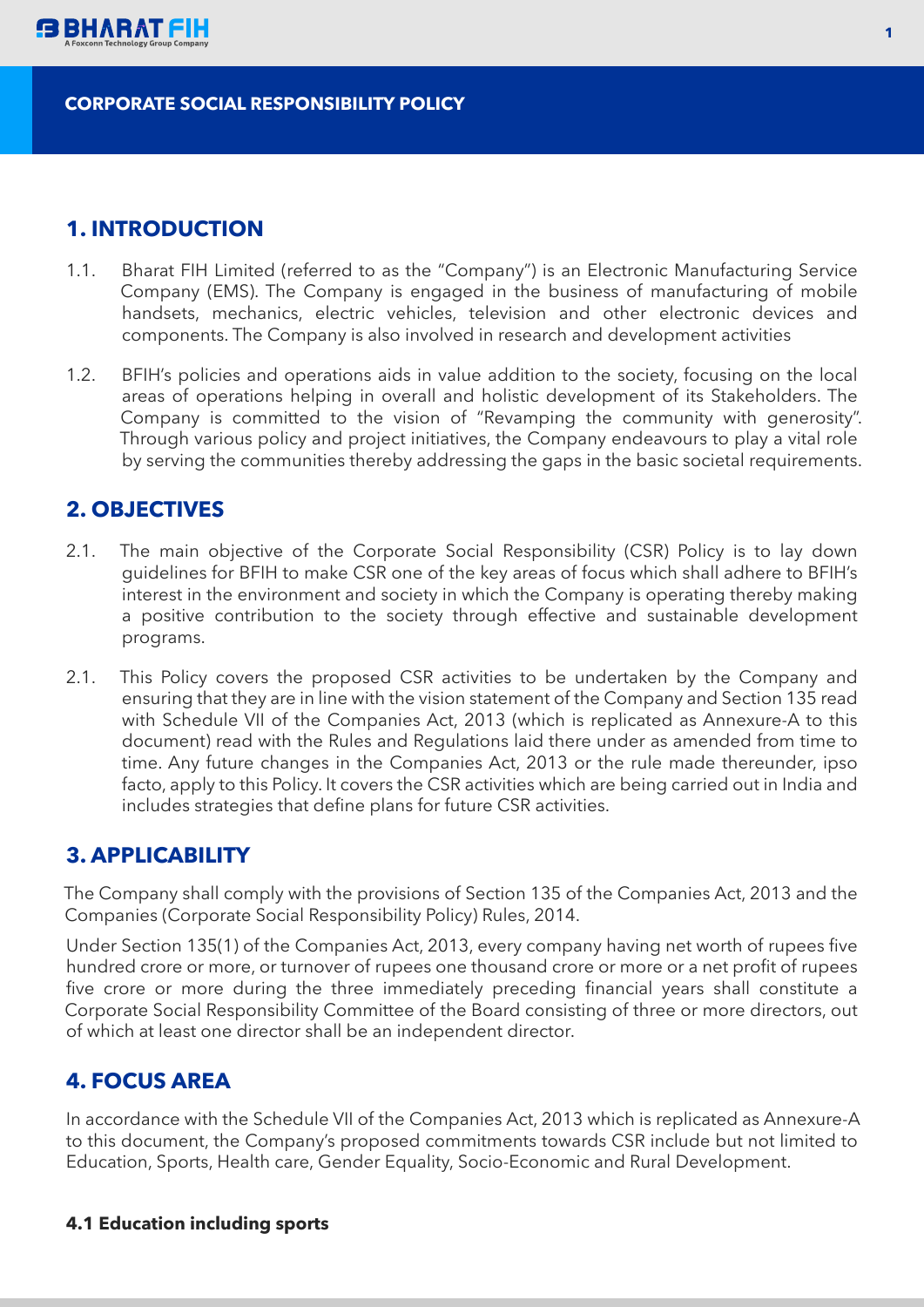

- To identify State Government schools and State Government aided schools in the vicinity of the Company consisting of 10th, 11th & 12th grades;
- To aid the provision of Computer Systems at identified State Government primary schools and State Government aided primary schools where there are no Computer Systems and to organise Computer training classes through recruitment of well experienced teachers;
- To analyse the pass percentage of such schools and zeroing in on to the schools that need physical and financial support;
- To organize special coaching classes to be undertaken by qualified teachers for students belonging to 10th, 11th & 12th grades;
- To monitor the performance of the students on yearly basis;
- To promote sports and yoga activities among the identified schools which shall include facilitation of renovating playgrounds.

### **4.2 Health Care**

- To provide nutritious food such as health mix powders, fruits etc., in periodic intervals at identified State Government primary schools and State Government aided primary schools;
- To provide healthy snacks for the students during evening classes at such schools;
- To aid the provision of water tanks, taps, rest rooms etc., at such schools.

## **4.3 Gender Equality**

- To identify competent Non-Government Organisations whose business objectives are in alignment with women empowerment;
- To organise various training programs viz. electronic device repairing, cement ring making, brick manufacturing, automobile driving classes with proper certifications to identified women & transgender operations those who are in need of job opportunities in the local areas of business.

#### **4.4 Socio Economic Development**

• To make contributions to the Prime Minister's National Relief Fund or any other eligible fund set up by the Central Government and State Government with respect to socio economic development.

#### **4.5 Rural Development**

- Promoting rural areas by cleaning the ponds, providing RO facilities to rural households;
- Promoting rain water harvesting.

#### **4.6 Disaster Management**

• To keep track record of organising timely relief and rehabilitation of communities affected by natural calamities;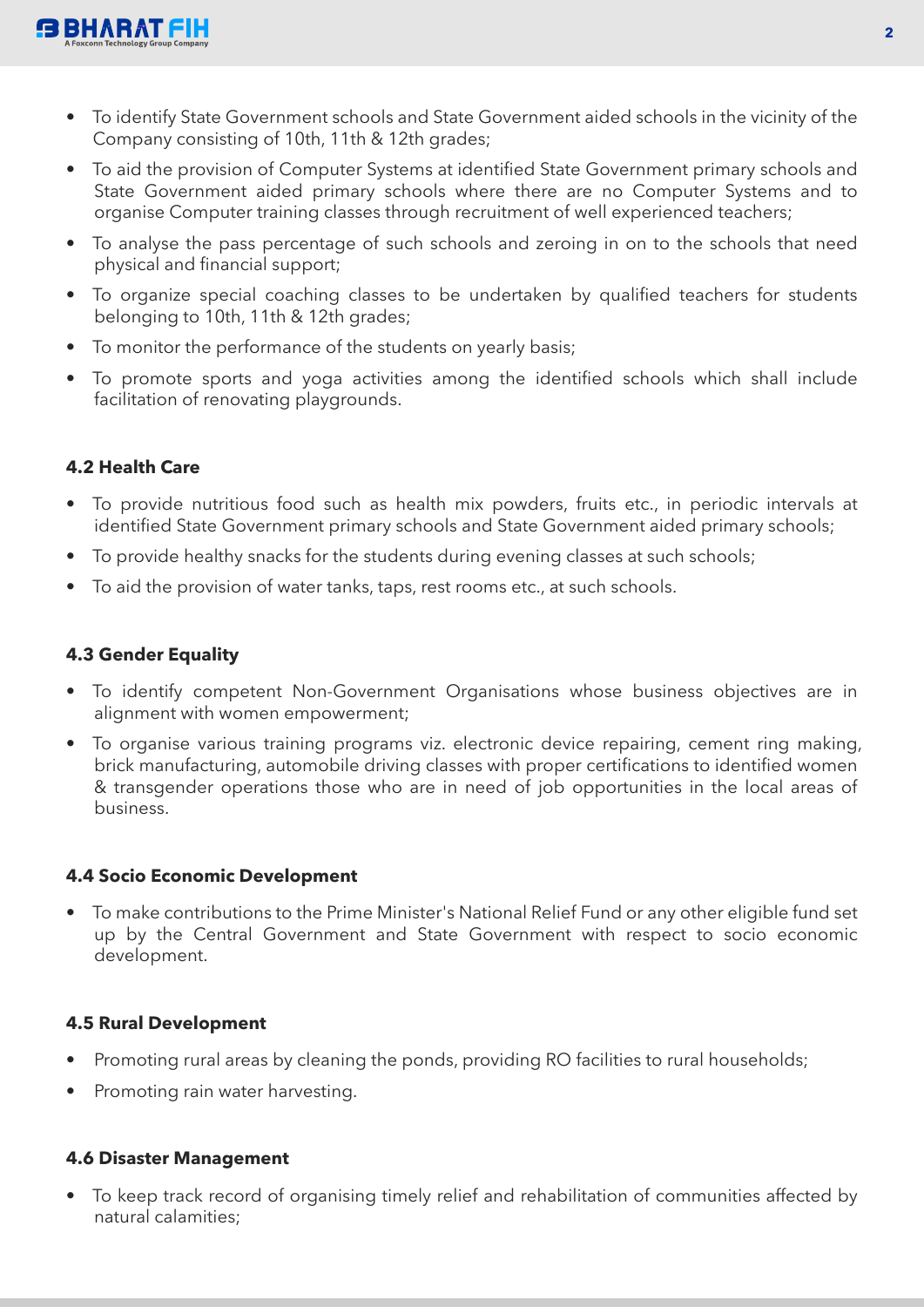

• To build capacities of local communities to respond to disasters.

#### **4.7 Other Initiatives**

• To undertake other need based initiatives in compliance with Schedule VII of the Companies Act, 2013.

# **5. LOCATION OF CSR ACTIVITIES**

The CSR Committee shall decide upon the location at which the CSR activities are proposed to be carried out provided that preference shall be given to the local area(s) of business operations.

## **6. BUDGET**

The Board shall ensure that minimum of 2% of the average Net Profits of the immediately preceding three financial years is spent on the identified CSR initiatives. All the expenditure towards such projects shall be clearly documented. The details of the unspent amount, if any shall be disclosed in the Board's Report and the CSR Annual Report along with the reasons for not spending the amount in accordance with Section 134 (3) (o) of Companies Act, 2013.

The Company may build CSR capabilities of their own personnel as well as of their Implementing Agencies and such expenditure shall not exceed 5% of the total CSR spend of the Company as stated in the Rules from time to time.

## **7. IMPLEMENTATION STRATEGY**

- Directly by the Company through the initiatives conceptualised and executed by in-house professionals; or
- Any other foundations, trusts, or a Section 8 Company or any other form of entity with a track record of at least three years in carrying out activities in related areas. (While engaging with partners, the Company shall evaluate the credentials of the implementing entity and seek relevant documents, information and details as deemed fit); or
- The Company may also collaborate with other Companies or Institutions for undertaking CSR projects or programs.

## **8. ROLES AND FUNCTIONS OF CSR COMMITTEE**

The responsibilities of the CSR committee are as follows:

- To formulate and recommend to the Board, a "Corporate Social Responsibility Policy" which shall indicate the activity or activities to be undertaken by the Company as specified in Schedule VII of the Companies Act, 2013, as amended;
- To frame and recommend the budget(s) or amount(s) to be incurred on the corporate social responsibility activities;
- Identify and recommend to the Board for creation of capital asset as a part of CSR expenditure;
- To periodically monitor the company's corporate social responsibility policy, its implementation from time to time and recommend to the Board for adoption of different projects, if required;
- To undertake corporate social responsibility impact assessment, if required, and submit the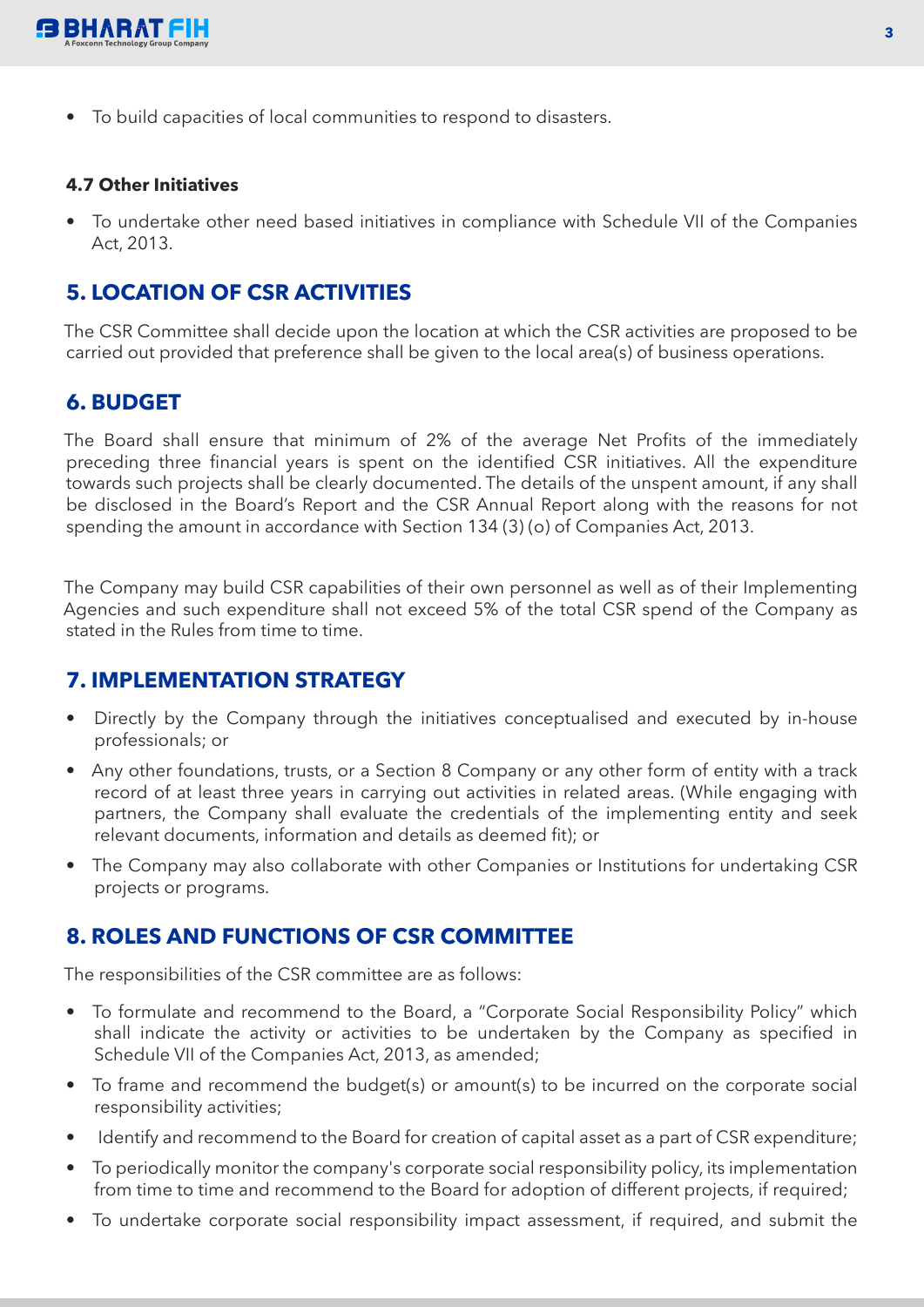report to Board along with the annual report;

- To institute a transparent monitoring mechanism for the implementation of corporate social responsibility projects; and
- To perform such other duties and functions as the Board may require the corporate social responsibility committee to undertake to promote the corporate social responsibility activities of the Company in terms of the provisions of Section 135 of the Companies Act, 2013, as amended and the rules framed thereunder.

# **9. RESPONSIBILITIES OF THE BOARD**

The Board shall:

- Form a CSR committee and disclose the composition of the CSR committee, its CSR Policies and Projects as approved by the Board on the Company's website.
- Approve the CSR Policy after taking into account the recommendations made by the CSR Committee and ensure that the activities as are included in the CSR Policy of the Company are under taken by the Company.
- Ensure implementation of the activities under CSR.
- Ensure expenditure of requisite amount on CSR every year as per the applicable Law.
- Disclose reasons for not spending the amount (if applicable) in the Annual Report on CSR which forms part of the Board Report to the Shareholders of the Company and ensure the treatment of the unspent amount as per the provisions of the Companies Act, 2013 and the rules made thereunder.
- The Board shall ensure that CSR activities are undertaken by the company itself or through
- implementing partner in compliance with the Companies Act, 2013 and rules framed under it from time to time. The implementing partner organization must register itself with the Central Government by filing form CSR-1.
- The implementing organization should have adequate systems and processes for project planning, execution, monitoring, reporting and review. Further, documented systems and processes should also be there for internal organizational management.
- The Company may engage international organisations for designing, monitoring and evaluation of the CSR projects or programmes as per its CSR policy as well as for capacity building of their own personnel for CSR.
- The company may also collaborate with other companies for undertaking projects or programmes or CSR activities in such a manner that the CSR committees of respective companies are in a position to report separately on such projects or programmes in accordance with these rules.
- The Board shall satisfy itself that the funds so disbursed have been utilized for the purposes and in the manner as approved by it and the Chief Financial Officer of the Company shall certify to the effect.
- The Board shall monitor the implementation of the Ongoing Projects with reference to the approved timelines and year-wise allocation and shall make modifications, if any, for smooth implementation of the project within the overall permissible time period.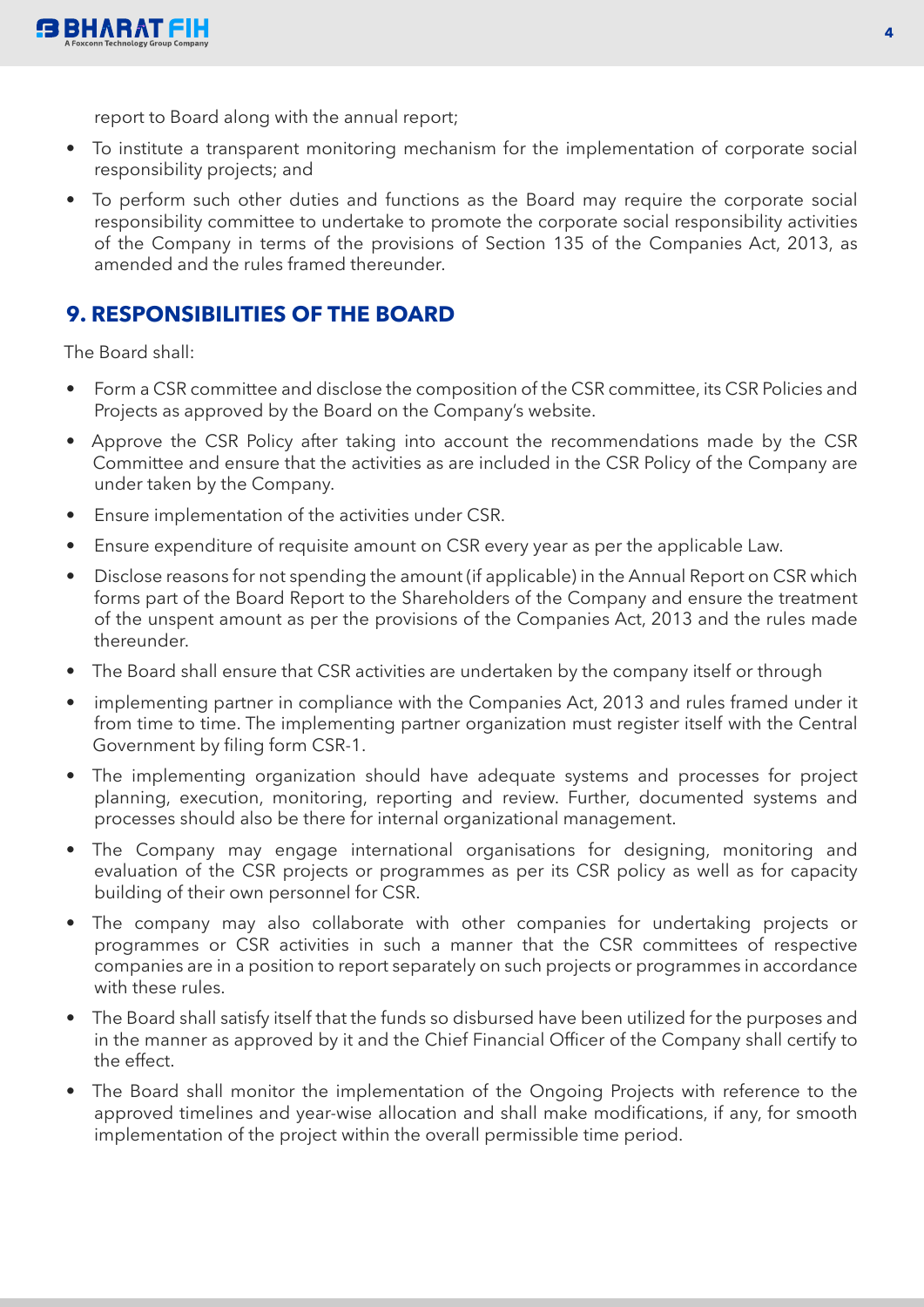

# **10. MEETING OF THE CSR COMMITTEE**

For smooth functioning of the Committee, the members shall meet as below to discuss such matters and to take such decisions as may be necessary;

- a. The CSR Committee shall hold a minimum number of two meetings every year.
- b. The members of the Committee may mutually agree between them regarding time and place for the said meetings.
- c. The quorum for the CSR Committee Meeting shall be one-third of its total strength (any fraction contained in that one-third be rounded off as one) or two members, whichever is higher.
- d. The Members of the Committee may participate in the meeting either in person or through video conferencing or other audio visual means as may be convenient.

# **11. FUNDING, SELECTION AND MONITORING PROCESS**

The Company will be receiving proposals and requests for funding different project through various known and unknown sources throughout the financial year. The Company's in-house panel of professionals shall evaluate such proposals by giving due considerations to the Company's areas of focus and such projects shall be prioritised by assessing the impact on the society.

The Committee shall deliberate on the proposals and approve the proposals for implantation at its discretion. The status of the ongoing projects shall be reviewed and communicated to the CSR Committee by the Company's representatives.

# **12. PROJECT LIFE CYCLE**



# **13. EFFECTIVE DATE**

This policy is effective from 14th December 2021.

# **14. AMENDMENT TO THE POLICY**

The Board of Directors on its own and/or on the recommendation of the CSR Committee may amend the CSR policy as and when it may deem fit. Any or all of the provisions of the CSR policy would be subject to revision or amendment in accordance with the notifications or circulars issued by relevant Statutory Authorities from time to time.

## **15. FAILURE TO SPEND**

If the Company fails to spend the required amount in a particular financial year, it is the duty of the Committee to submit a Report in writing to the Board of Directors specifying the reasons for not spending the amount, which in turn shall be reported by the Board of Directors in their annual Report pertaining to that particular Financial Year.

Surplus, if any, arising out of the CSR projects or programs or activities shall not form part of the business profit of the Company.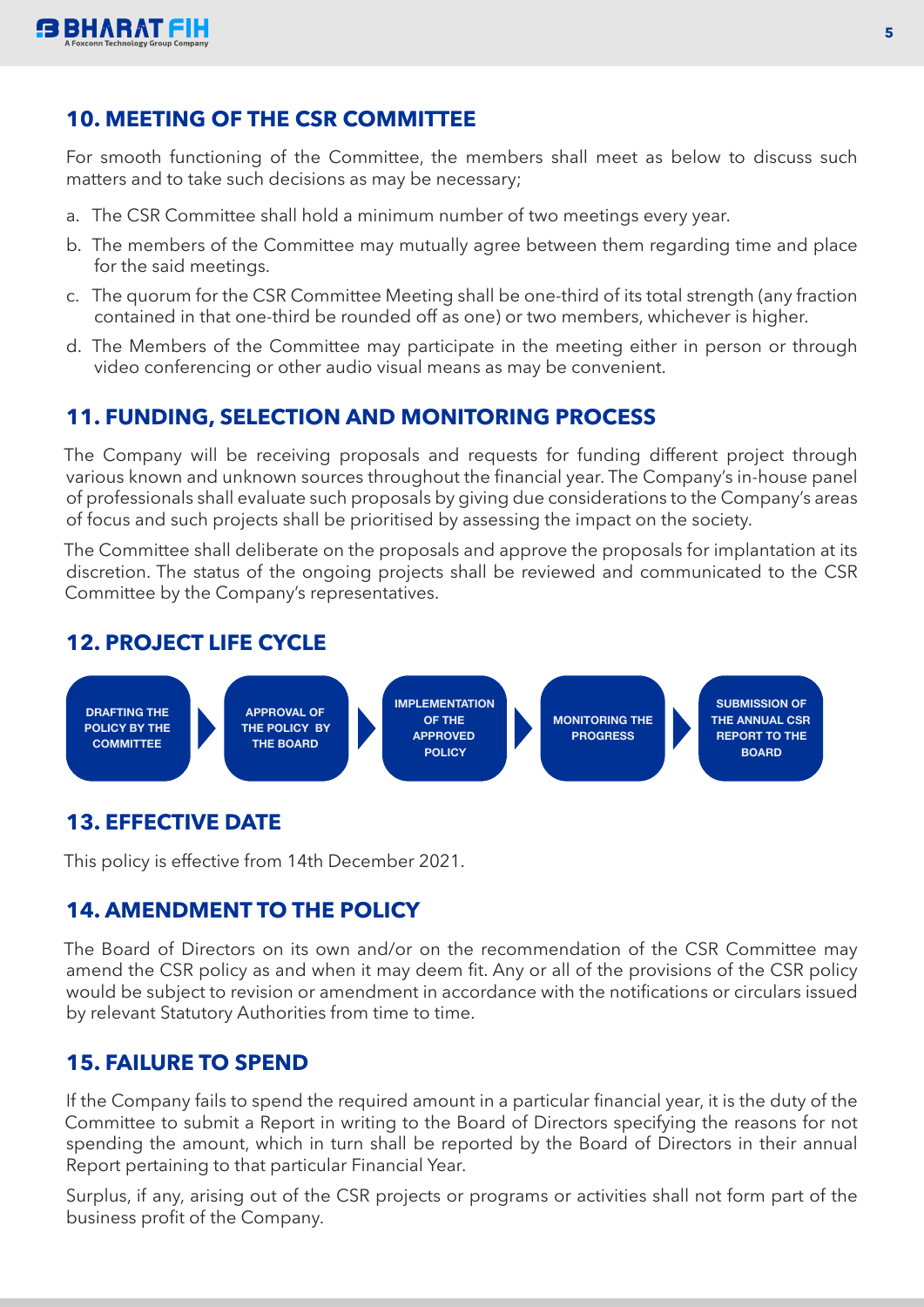

## **16. REPORTING**

The detailed report on CSR activities will form part of the in annual Board of Directors report as annexure attached to it, as per the format prescribed under the provisions of Companies Act, 2013 read with Companies (Corporate Social Responsibility Policy) Rules, 2014.

# **17. COMPLIANCE STATUS**

The CSR Committee shall be responsible for supervision of the Policy.

The CSR Committee shall submit an Annual Report on CSR activities undertaken, total amount spent, total amount remaining unspent and such other relevant details for that financial year with respect to which the Report is being prepared and the same shall form a part of the Board's Report as an annexure to it.